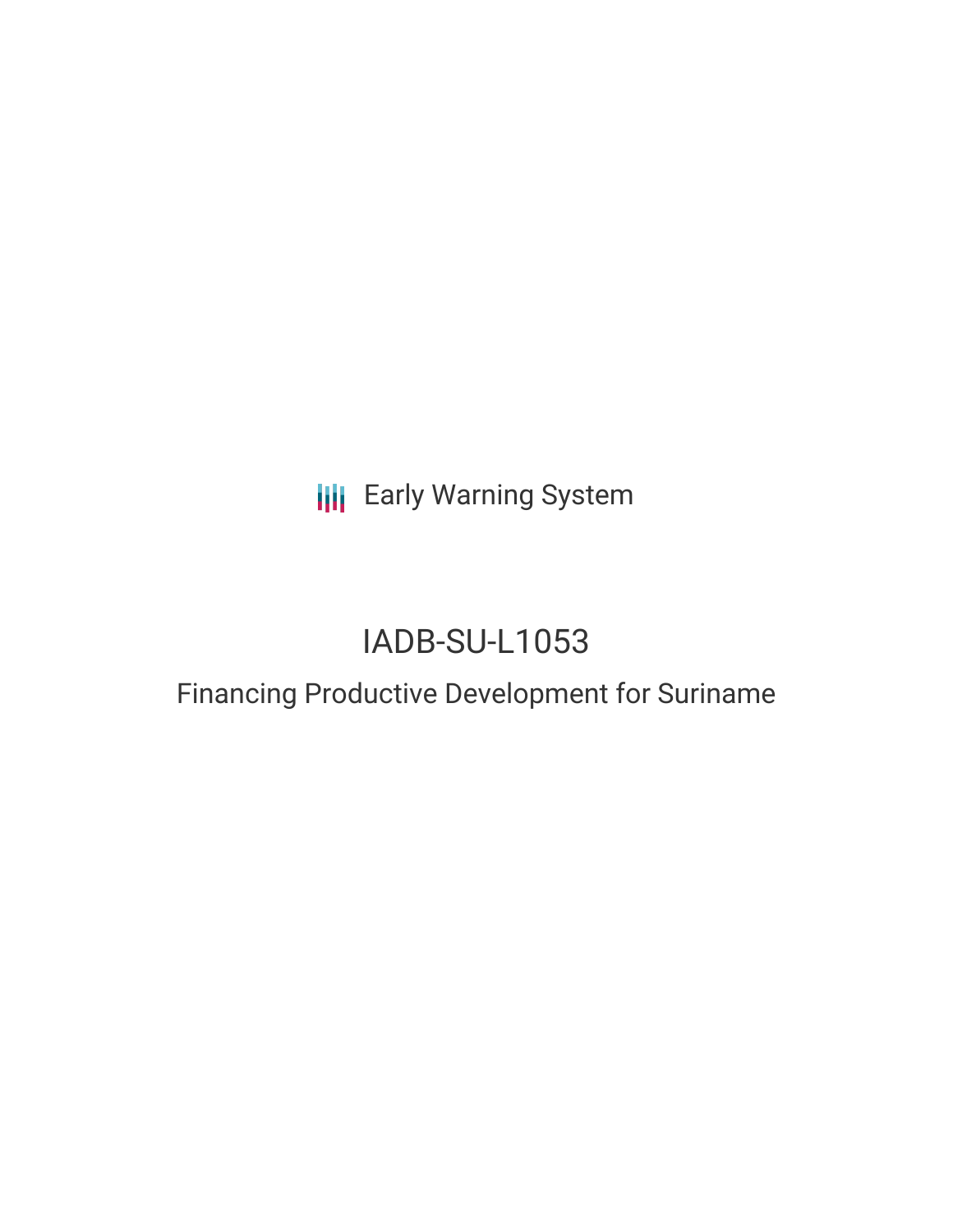

#### **Quick Facts**

| <b>Countries</b>               | Suriname                               |
|--------------------------------|----------------------------------------|
| <b>Financial Institutions</b>  | Inter-American Development Bank (IADB) |
| <b>Status</b>                  | Proposed                               |
| <b>Bank Risk Rating</b>        |                                        |
| <b>Sectors</b>                 | Finance                                |
| <b>Investment Type(s)</b>      | Loan                                   |
| <b>Investment Amount (USD)</b> | \$10.00 million                        |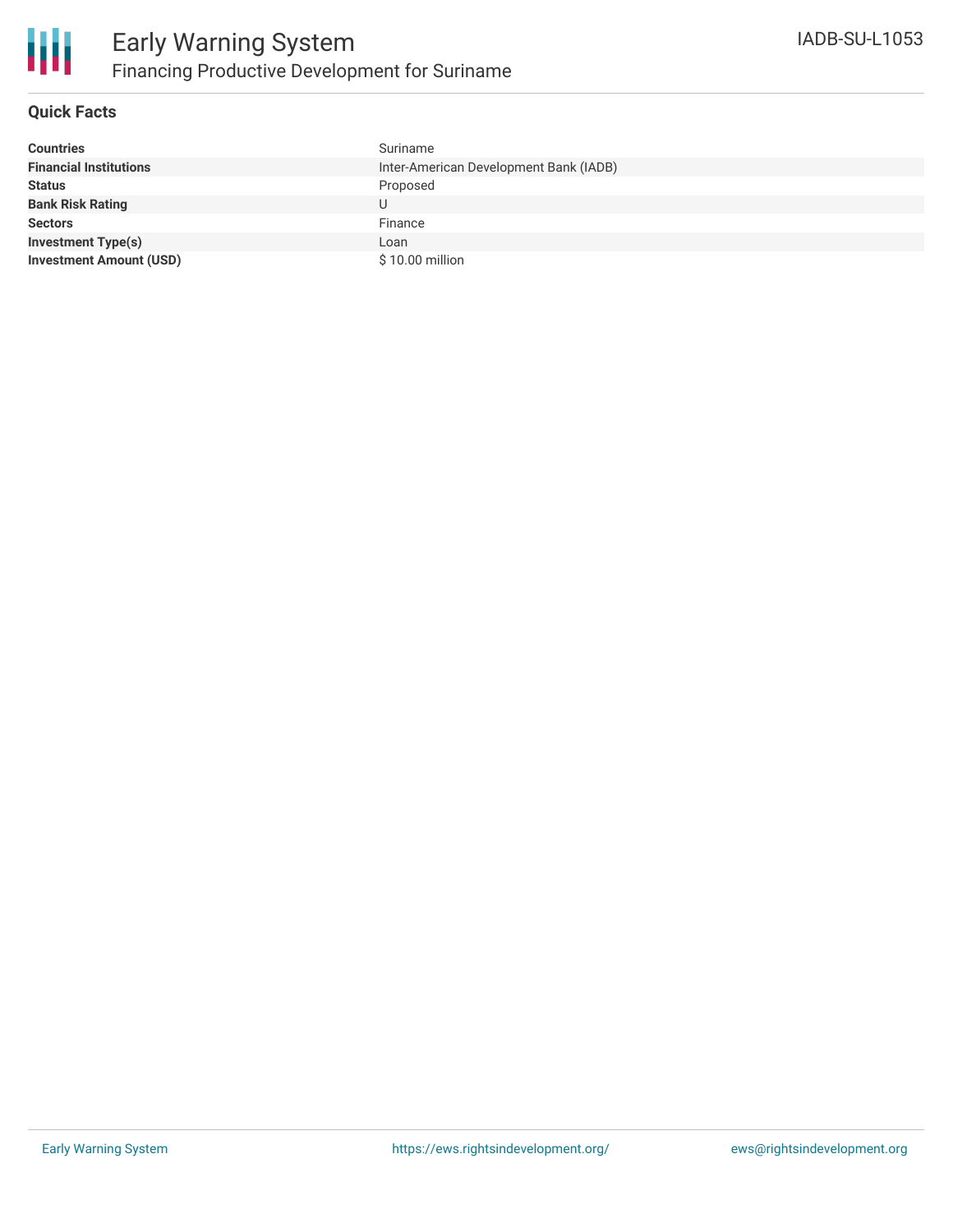

#### **Project Description**

The first operation under the Conditional Credit Line for Investment Projects (CCLIP) for Financing Productive Development for Suriname will have as main objective to increase productivity in Suriname by providing access to credit for medium- and longterm productive investment to micro, small and medium enterprises.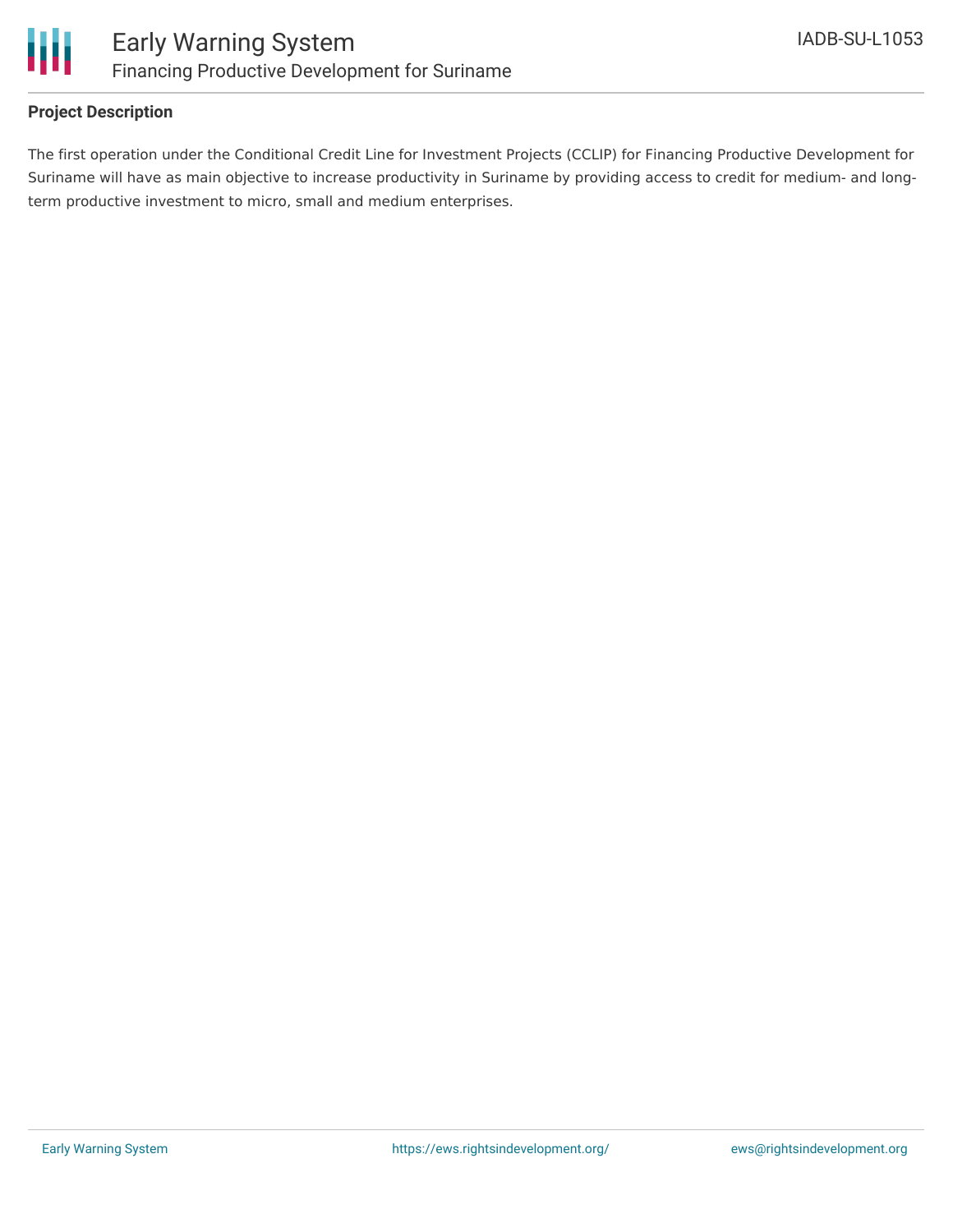

### Early Warning System Financing Productive Development for Suriname

#### **Investment Description**

• Inter-American Development Bank (IADB)